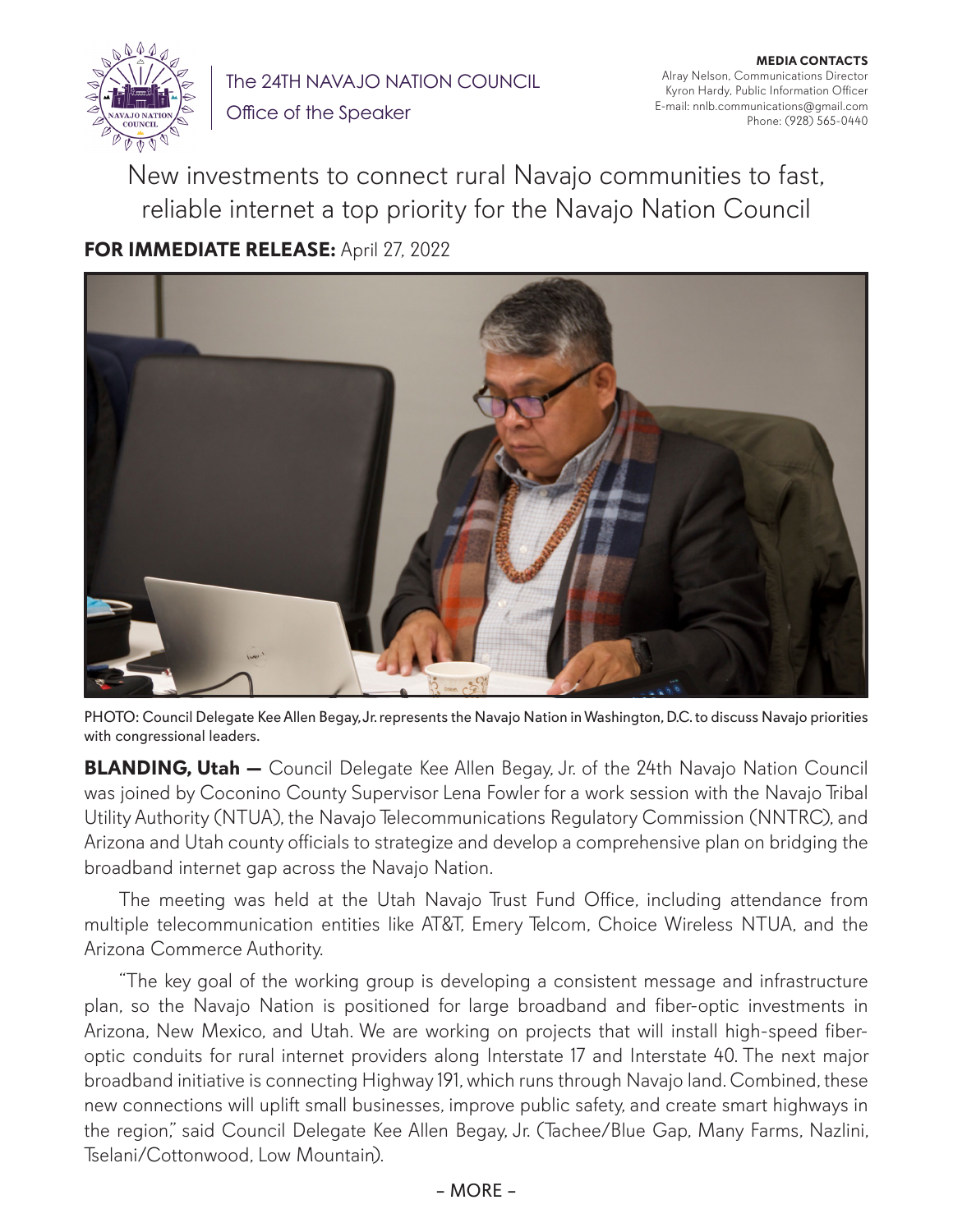In January, Arizona Governor Doug Ducey announced millions in funding for Smart Highway Corridors to install over 500 miles of broadband conduit and fiber optic cable along designated highway segments throughout rural areas of the state. The Arizona Department of Transportation has begun installing fiber-optic cable along Interstate 17, between Camp Verde and the I-40 Interchange in Flagstaff, Ariz.

"We need to connect all parts of our growing state. Rural areas still lack high-speed Internet. Let's triple our investment in Rural Broadband Grants and also invest \$50 million in Smart Highway Corridors to install broadband along our rural interstates. This will make our highways safer and smarter than ever before and pave the way to get all of rural Arizona logged on," added Governor Ducey.

In February, a new underground fiber-optic line was completed by NTUA and its partners to increase internet capacity for local schools and businesses and the Tuba City Regional Health Care Center. The Navajo Nation Council accomplished this by allocating over \$32 million in CARES Act funding through Resolution No. CN-89-20.

"It is estimated that around 800,000 households in Arizona are either underserved or have no broadband access. And more than 90% of tribal nations are currently going without high-speed internet, which must change. The Navajo Nation Council is committed to allocating over \$1 billion in American Rescue Plan Act (ARPA) funds to construct cell phone towers in rural areas, water and electricity lines, and expand broadband fiber-optic access so our families can be connected," said Council Delegate Otto Tso (Tónaneesdizí).

In addition to advocating for rural broadband connectivity, the Naabik'íyáti' Committee passed Resolution No. NABIAP-21-20 requesting Governor Ducey to include Highway 191 in the Smart Highway Corridor Initiative to install broadband conduit and fiber optic cables through the communities of Wide Ruins, Ganado, Chinle, Many Farms, Rough Rock, Rock Point, and Mexican Water, Ariz.

"We commend the working group for leading the charge to expand broadband fiber-optic access for rural areas of the Navajo Nation. 'Smart Highway' technology will include control of overhead message boards, traffic cameras, weather stations, and wrong-way driving detection technology. Connecting Highway 191 means connecting the center of the largest Tribal Nation in the United States to the internet. Future infrastructure projects will help lay the groundwork to solve major broadband problems affecting our school districts, chapter houses, and small businesses," said Speaker Seth Damon (Bááhaalí, Chichiltah, Manuelito, Red Rock, Rock Springs, Tséyatoh).

Last year, 45 rural households in Coconino County used internet access brought to them by state-of-the-art satellites made by SpaceX. This beta technology is currently available near Tuba City, where there was no service before.

In a statement, Supervisor Lena Folwer added, "We know the critical need for quality, reliable internet access to rural Arizona. Our families and workforce need to be connected to compete in today's market, grow their education, and enhance their quality of life. Coconino County, once again, leads the way by providing internet access through an innovative and resourceful partnership with SpaceX."